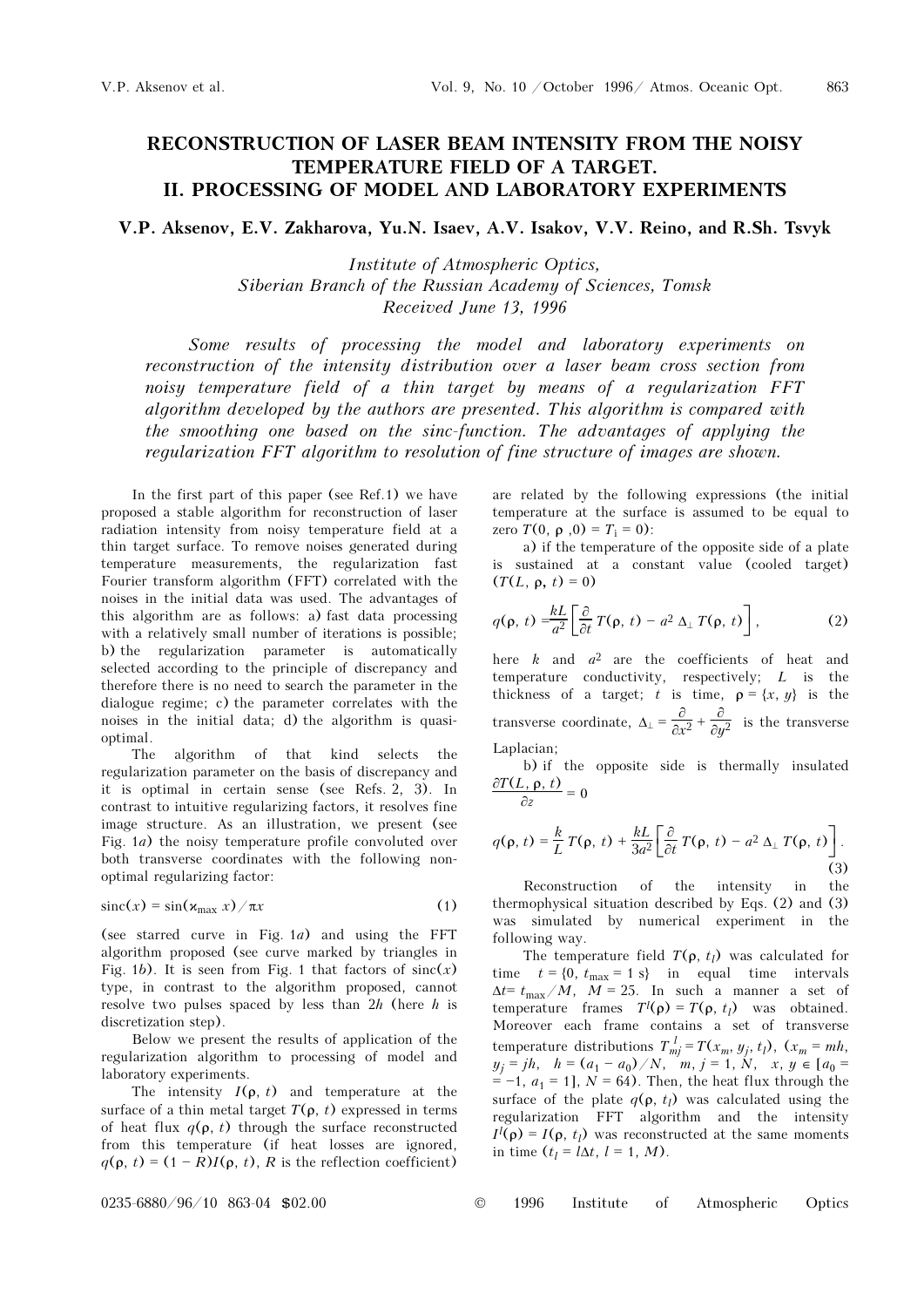

FIG. 1. Example of reconstruction of the noisy temperature profile: a) the model profile (smooth curve), the results of convolution of the model temperature profile with sinc function (stars), the convolution of this profile performed using the FFT algorithm proposed (triangles); b) the noisy temperature profile.

Besides, it was assumed that temperature distribution over spatial coordinates  $T(\rho, t)$  measured at a given time had random measurement errors

 $T_{mj}^l = T(\rho_{mj}, t_l) + \xi_{mj}^l$ .

Here  $\xi_{mj}^{l}$  obeys normal distribution with the mean value being equal to zero and having the variance  $\sigma^2$ . Aluminum was chosen as a target material. The following function was used to simulate the initial intensity:

$$
q(\rho, t) = \exp\left\{-\alpha_1\left(x^2 + y^2\right)\right\} \Theta(\tau) f(\tau) \tag{4}
$$

Here

$$
\Theta(\tau) = \begin{cases} 1, & \tau \ge 0, \\ \tau < 0, \end{cases} \quad \tau \ge 1,
$$

whereas  $f(\tau)$  was given by

$$
f_1(\tau) = 2.6 I_0 \left[ \exp(-(\tau - 0.5)^2 \alpha_2) - 0.8 \exp(-(\tau - 0.5)^2 \alpha_3) \right]
$$
 (5)

for a thermally insulated target or by

$$
f_2(\tau) = I_0 \exp\left\{-\frac{(\tau - 0.5)^2}{(0.5)^2 - (\tau - 0.5)^2}\right\}
$$
 (6)

for a cooled one. Here  $I_0 = 1 \text{ W/cm}^2$ ,  $\tau = t/t_{\text{max}}$ ,  $t_{\text{max}} = 1$  s. For both models  $\alpha_1 = 4\ln(10)$ ,  $\alpha_2 = 20$ ,  $\alpha_3 = 60$ . Dependence (4) at  $t_{16} = 0.6$  (frame No.16) is shown in Figs. 2a and 3a. Results of reconstruction with the noise of 10% (which corresponds to  $\sigma = 0.06$ ) without filtering of the initial data are presented in Figs. 2b and 3b. Figures 2c and 3c depict results of reconstruction of the heat flux with the use of the regularization FFT algorithm. In this case, the maximum reconstruction error was no more than 10%.

An automated IR imaging system (see Refs. 4 and 5) was used in laboratory experiment for measurement of the temperature distribution over the target surface. An AGA-750 IR imager operating at the wavelengths from 3 to 5 μm was used. Recording frequency was as high as 25 Hz. Aluminum plate with the sandblasted surface was used as a target. Its size and thickness were  $40\times40$  cm<sup>2</sup> and 3 mm, respectively. A  $CO<sub>2</sub>$  laser with the output of 8-20 W operating in a nearly single-mode regime was used as the radiation source. The laser output was measured with IMO-2 calorimeter. The IR imager was calibrated using absolutely black body taking into account radiation coefficient of the target.

Twenty five consecutive frames of temperature distribution in 0.4 s intervals with the spatial resolution of  $100\times100(N_x\times N_y)$  points were used as the initial data. The Fourier parameter for the initial experimental conditions  $(a^2 \approx 9.28 \text{ cm}^2/\text{s}$  for aluminum,  $L = 3 \text{ mm}$ ,  $t_{\text{max}} = 2$  s) was equal to  $F_0 = a^2t/L^2 \approx 222 > 1$ , what corresponded to the case of a thin target.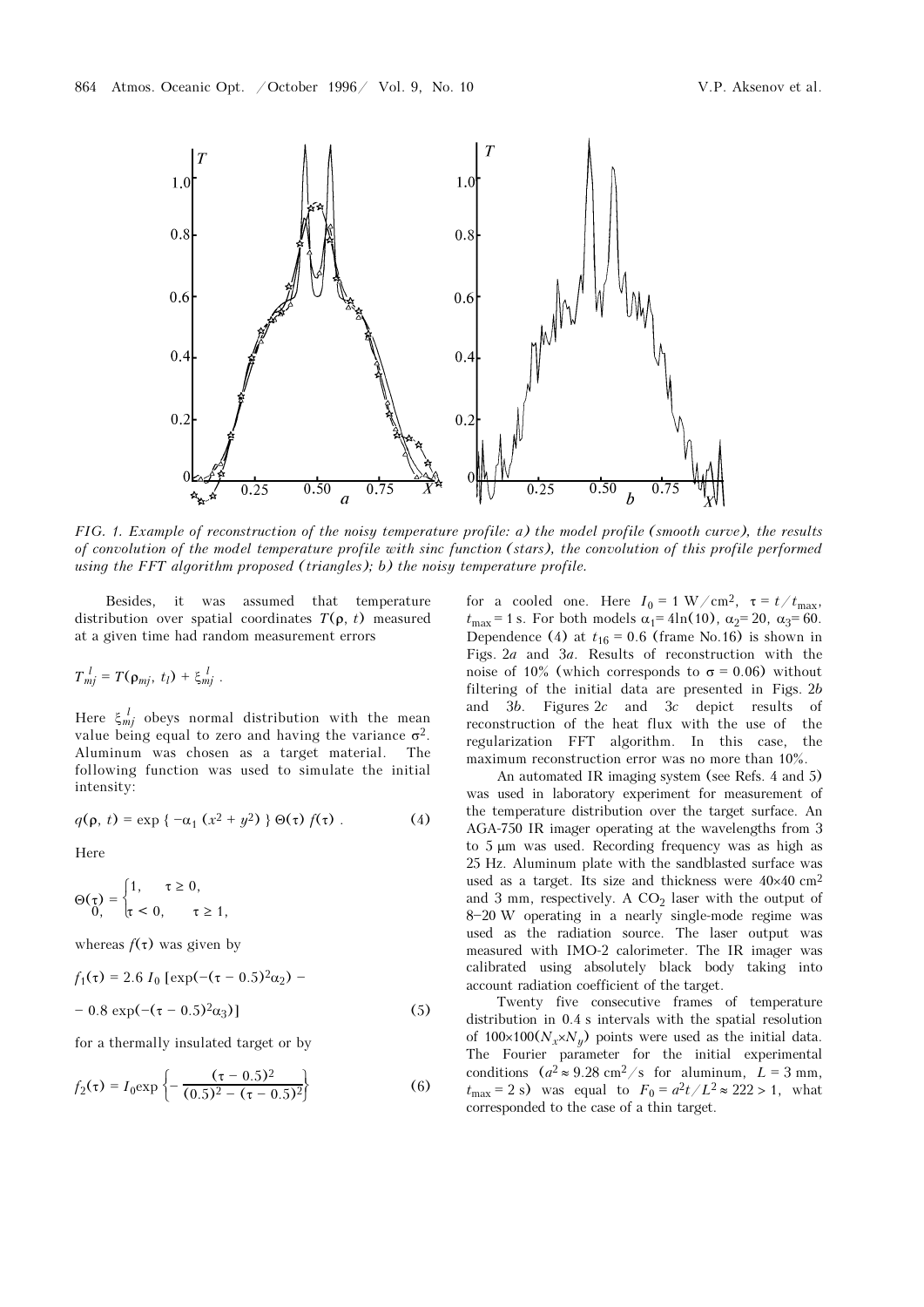

FIG. 2. Reconstruction of the heat flux through a cooled target: (a) model dependence, (b) the flux reconstructed without filtering of the initial data, (c) that reconstructed using the regularization FFT algorithm.



FIG. 3. Reconstruction of the heat flux through a thermally insulated target: (a) model dependence, (b) the flux reconstructed without filtering of the initial data, (c) that reconstructed using the regularization FFT algorithm.